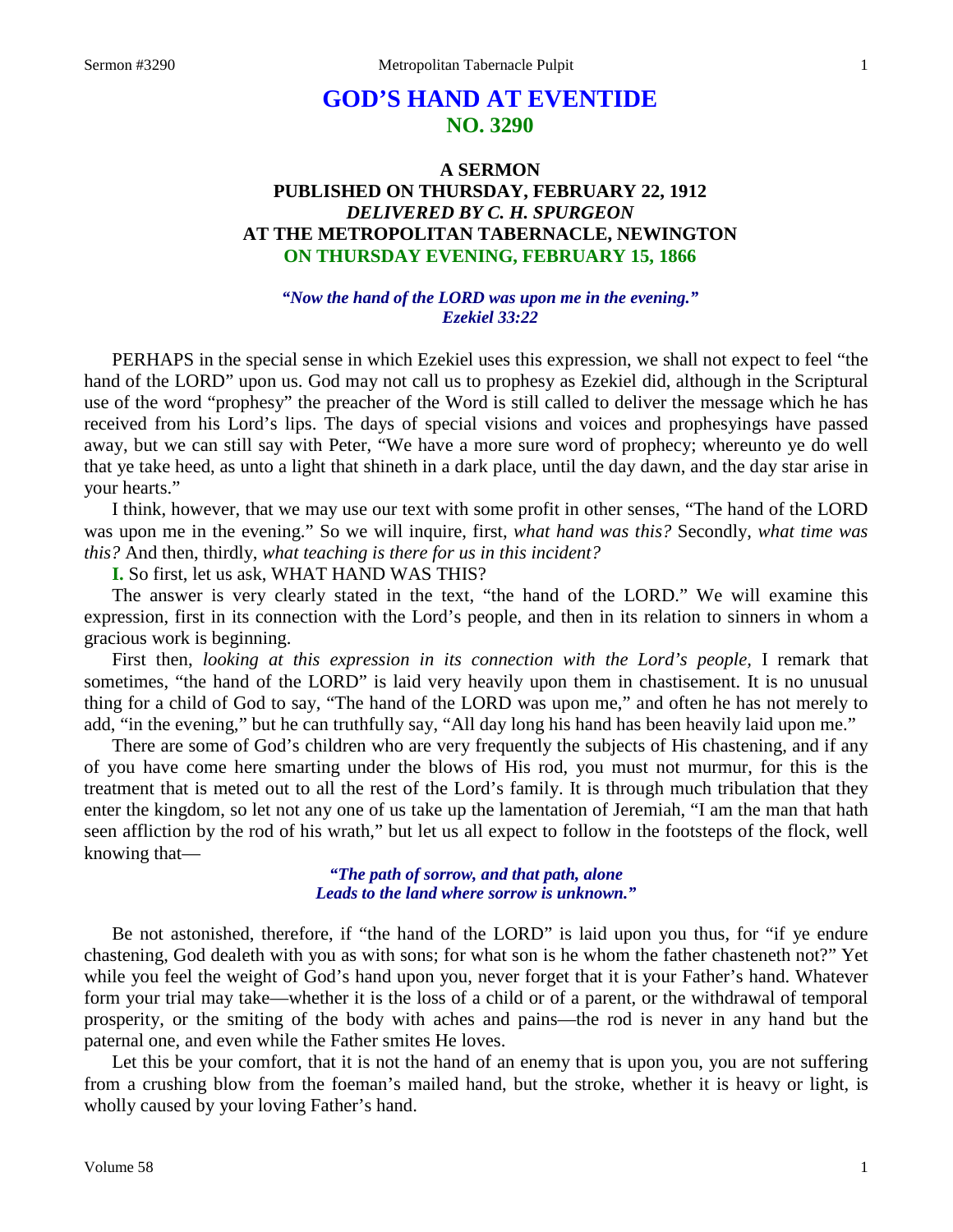"The hand of the LORD" is also a humbling hand. When God lays His afflicting hand upon us, He takes away much of our fancied beauty, and lets us see the ugliness of our natural deformity. We thought we were very patient until we had need of patience, and then we found what a murmuring, discontented spirit we had within us. Perhaps you, my brother, thought you were a strong believer until your present trial came, and now you have proved how feeble your faith really is. You imagined that you were better than the rest of God's saints because you could sing when they could only groan, but now you have hard work to keep from groaning yourself.

It is a blessed thing when the blows of God's rod lay us low at our Father's feet. The safest position for a child of God is to lie flat upon the Rock of Ages. With all the joy and confidence that I trust we feel when we reflect upon our Lord's promises, and His solemn oath and covenant, yet when we think of our own imperfections and unfaithfulness, we are compelled to bow very humbly before the throne of grace.

Turning to another side of the subject, let me say that there is no reason why the hand of the Lord should not be upon us without our having any particular trouble. When we have come up to God's house to worship Him, I trust that we have often felt "the hand of the LORD" upon us, pressing us down very low in a sense of our own weakness and unworthiness. There are other things beside affliction that can humble us beneath the mighty hand of God. When Peter's boat began to sink because it was full of fish, Peter went down too, and he cried to Jesus, "Depart from me; for I am a sinful man, O Lord."

When we think of all the Lord's goodness to us, we cry out, somewhat as David did, "Who are we, O LORD; and what is our house, that thou hast done such great things for us?" If we have "the hand of the LORD" upon us in this sense, it will not crush us, nor drive us to despondency or despair, but it will make us realize our own nothingness while it will also give us a grateful sense of our Lord's lovingkindness and condescension in dealing so graciously with us.

Yet this humbling "hand of the LORD" is also at the same time an uplifting hand. The Christian is often a riddle to himself, he cannot tell how it is that the lower he sinks the higher he rises. Thus he sings, with Dr. Watts—

> *"The more Thy glories strike mine eyes, The humbler I shall lie; Thus, while I sink, my joys shall rise Immeasurably high."*

The truest joy is the joy of the creature in being made nothing that God may be All in all, the joy of emptiness in receiving of the divine fullness, the joy of utter weakness laying hold upon the divine strength. Have you never, dear friends, in the worship of God, felt His hand gloriously bearing you aloft that not merely were worldly cares forgotten, with all the things that concern time and sense, but you seemed to forget that you were still in the body, and that the body was upon the earth?

There have been times with some of us when "the hand of the LORD" has been so blessedly upon us that He has seemed to open the pearly gates, and bid us enter. We have stood, awe-stricken, and yet full of joy in the presence of the Eternal, and we have worshipped Him with cherubim and seraphim, and have anticipated the day when we shall join the heavenly throng to go no more out forever.

"The hand of the LORD" when it is upon us thus is so uplifting that we feel as though the joys of our spirit are more than our bodily frame can bear, and we cry with the spouse, "Stay me with flagons, comfort me with apples: for I am sick of love." May we often feel this downcasting and yet uplifting power of "the hand of the LORD" upon us!

Further, "the hand of the LORD" is a healing hand as well as a smiting and wounding one. Whenever it is laid upon a poor troubled conscience, it brings peace at once. There is no furrow in the brow which God's finger cannot smooth away. There is no burden upon the shoulders which God's hand cannot remove. Perhaps your heart was so heavy that you thought you would never be able to rejoice again, yet the Lord did but touch you, and your depression was gone in a moment.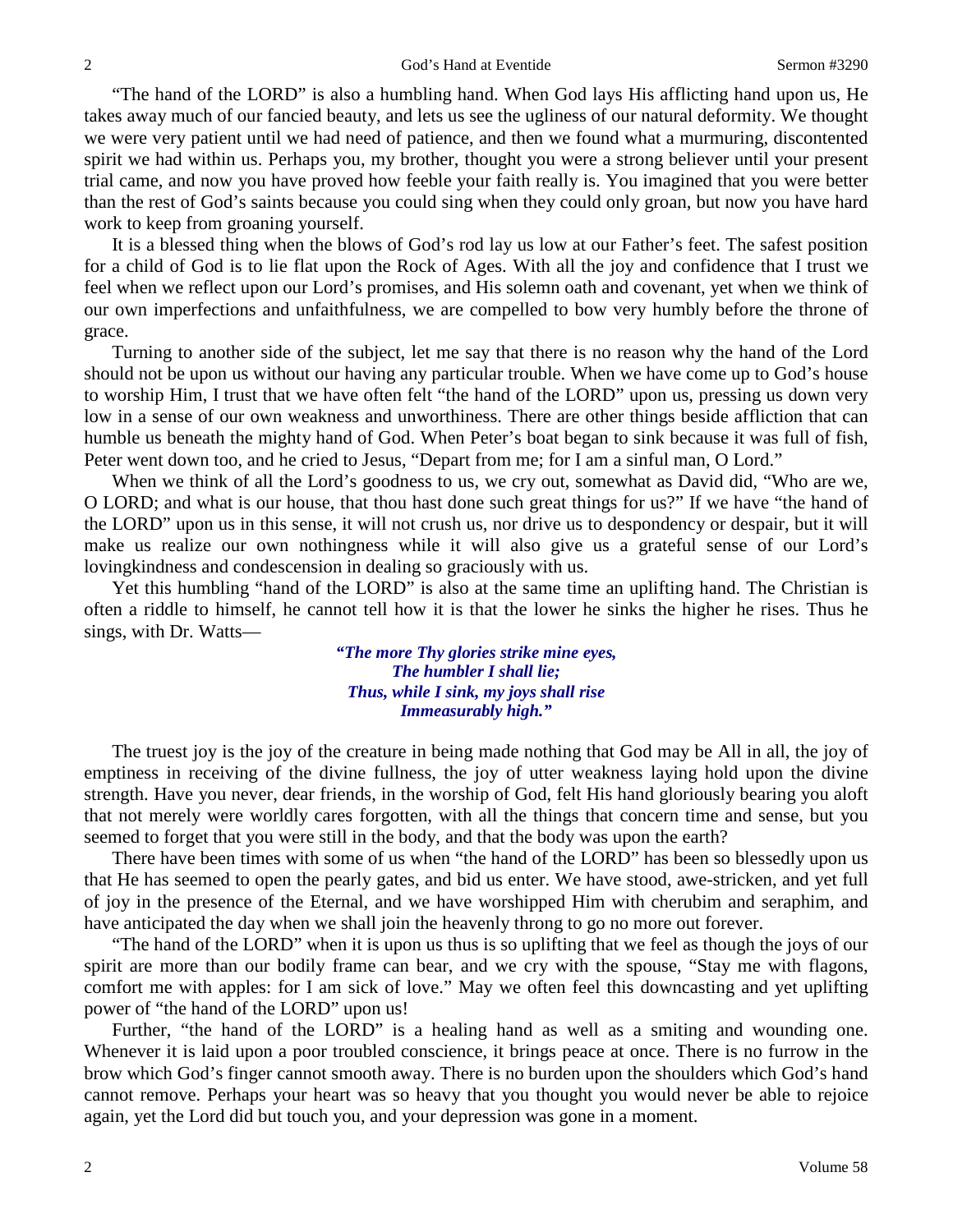#### Sermon #3290 God's Hand at Eventide 3

There is an old fiction about the touch of a royal hand curing disease, but the royal hand of the King of kings really does what the other was only fabled to do. Let Him but touch the suffering soul and healing comes at once. It is useless for us to go to war with our besetting sins at our own charges, but when the Lord stretches forth His hand against them, it is another matter.

Beloved friends may sometimes seek to set us right, yet through their want of wisdom they may only aggravate the evil, but when God lays His hand upon the sin, drags it to the light, tries and convicts it, and hangs it up to die, then are we most blessedly delivered from it. If our besetting sin is a fiery temper, or a slothful nature, or a strange temptation to some other evil, may "the hand of the LORD" be so graciously upon us this evening that it shall heal us even before we go to our homes.

The Lord's hand is also a strengthening hand to all His children. Let Him but lay His hand upon you and then, as your days so shall your strength be. Isaiah trembled when he saw "the King, the LORD of hosts," but one of the seraphim touched his lips with a live coal from the altar, and then, in answer to the Lord's question, "Whom, shall I send, and who will go for Us?" he said, "Here am I; send me." So surely, when God touches the lips with His finger, power goes into the messenger whom He sends forth on His mission of mercy.

Moses was very loth to go as God's ambassador to Pharaoh, and among his many excuses he urged that he was slow of speech, and of a slow tongue, but the Lord said to him, "Who hath made man's mouth?"—as much as to say, "He who made your mouth knew what He was doing, and He did not make a mistake when He gave you a slow tongue. Go you in His strength, and you shall be mighty enough to deliver His people out of the land of Egypt."

God wrought through the weakness of Moses, and so glorified Himself over the mighty Pharaoh, and so shall it be with us, my brethren and sisters in Christ, ministers, Sunday school teachers, tract distributor, or whatever you may be, if "the hand of the LORD" shall be upon us, God shall be glorified in our weakness, and we shall be mighty through Him to the pulling down of strongholds.

Tarry in the Jerusalem of your prayer closet until you are endued with power from on high, for "they that wait upon the LORD shall renew their strength," and then in His name and in His might go forth to the service to which He has called you.

I may also add that, to many of you, "the hand of the LORD" is a well-known hand. You have been receiving from it all your days. You have gone to it thousands of times so that it has become very familiar to you, and there is one mark in that hand which has made it especially dear to you, for "the hand of the LORD" from which you receive everything is a nail-pierced hand, for it is the hand of the man Christ Jesus as well as the hand of the Almighty God, and hard by the print of the nail is your own name, for He has said to you, "I have graven thee upon the palms of my hands." When that divine human hand, once outstretched upon the cross for our redemption, is laid upon us, then do we rejoice with exceeding great joy.

Now for a little while let us *look at this expression in its relation to sinners in whom a gracious work is beginning*. And here I must remind you that if "the hand of the LORD" is ever laid upon you thus, then it will come, first, as a creating hand. It is the hand of God, and that hand alone, which can create in you a clean heart, and renew a right spirit within you, nothing but the divine touch can ever make "a new creature in Christ Jesus." If all the angels had united all their powers, they could never have created a world, and if all the ministers in the world were to combine their efforts, they could never create a new creature in Christ.

Creation is the work of God alone, so may He graciously lay His hand upon you tonight! Though there is nothing in you for Him to begin with, remember that He made the world out of nothing, and He can make a new man of you out of nothing. It is true that your whole being, spiritually, is without form, and void, and darkness is upon the face of the deep, but He who brought order out of chaos, and said, "Let there be light," and there was light, can do the same for you. May you become a new proof His creating power, so that the angels may sing over you as they once did over a newly made world!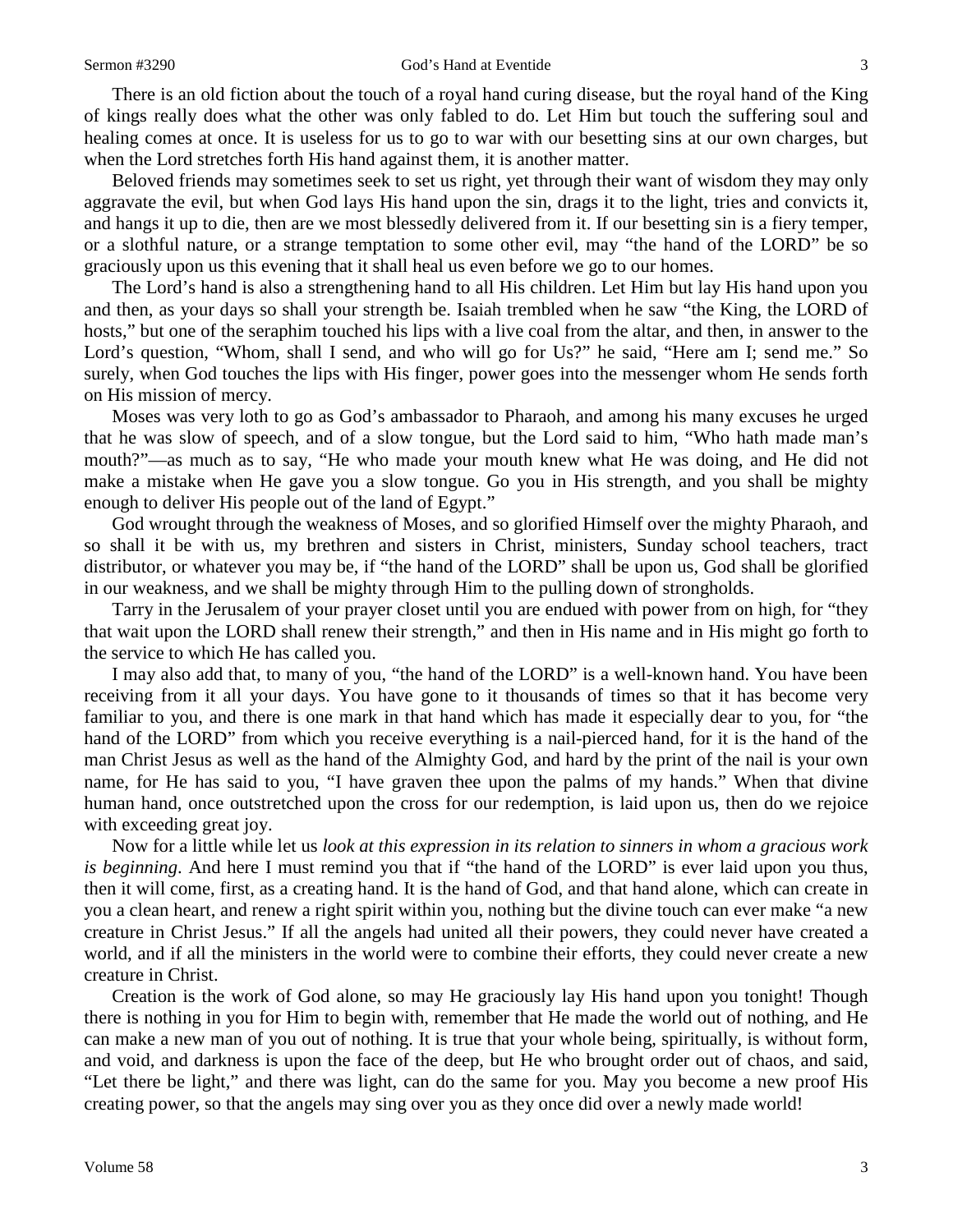Yet let me tell you that wherever "the hand of the LORD" comes, it always comes at first as a breaking hand. As soon as God's hand is laid upon us, down go the images of our pride as Dagon fell upon his face before the ark of Go, and our self-righteousness, our self-conceit, our carnal confidence, and everything else that is displeasing to the Most High are dashed in pieces by the blows from His almighty hand.

It is a blessed thing to be put into God's mortar, that He may pound us with the pestle that He holds in His hand until He has crushed and bruised us so as to bring us to self-despair, for then it will not be long before that same blessed hand of His shall bind up where He has broken, and heal where he has wounded. It is His prerogative to say, "I kill, and I make alive; I wound, and I heal: neither is there any that can deliver out of my hand."

If you could go to some eminent surgeon, it would be a strong argument if you could say to him, "O sir, I pray you to heal me, for you did yourself cause this gaping wound, it was by your sharp knife that this gash was made, so will you not bind it up?" So go to God, sinner, with that poor broken heart of yours, and say to Him, "Lord, You did break it, will You not bind it up? You are JEHOVAH-ROPHI, will You not heal me?"

You know how David prayed, "Make me to hear joy and gladness; that the bones which thou hast broken may rejoice." God is a bone-breaker, and He is also a bone-mender, He is also a heartbreaker, yet He delights to bind up the hearts that He has broken, so go to Him, sinner, and ask Him to lay His hand upon you, first breaking, and then binding up, first killing, and then making alive.

Further, to sum up briefly, "the hand of the LORD" is a receiving hand, and if you go to Him, sinner, He will receive you graciously, and love you freely. It is also an upholding hand, and it will hold you up so that your feet shall not slip. It is an enriching hand, with which the Lord will give generously to you both in providence and in grace, it is a guiding hand, with which the Lord shall direct your steps, and at last it shall be an opening hand, with which the Lord shall open the gates of glory, that you may enter there, to go no more out for ever.

#### **II.** Our second question was to be WHAT TIME WAS THIS?

"The hand of the LORD was upon me *in the evening."* There is a congruity in meditating upon this text in the eventide, so let us think upon it for a while in connection with our own inward experience.

And first, beloved, when you and I have felt "the hand of the LORD" upon us in the evening, I think it has come very seasonably *to remind us of the day's sin*. Eventide is a good time for casting up the sum of the day, there ought to be set seasons for balancing our accounts. I am afraid that most us are so busy that we neglect this important duty, but it is well to devote a few minutes at night to a review of the day that has gone. Recall your actions, your words, your thoughts, look at your sins that you may repent of them, look at your follies that you may avoid them in the future, look at your mistakes that you may not fall into them again.

As you turn over all these things in your evening mediation, what a blessed thing it is to feel "the hand of the LORD" upon you making your conscience tender, not allowing you to play with sin as though it were a trifle, but assuring you, by a gentle pressure, that all your sin is put away through the great atoning sacrifice of Christ Jesus your Lord and Savior!

It seems to me that eventide is also *a very blessed time for feelings of gratitude.* How many are God's thoughts concerning us during a single day! When we rose this morning, I suppose that most if not all of us found that our food and raiment had been provided for us. We have been busy all day and have had just strength enough to get through our work. We have been preserved, perhaps, in the midst of temptations to which others have yielded, where they have stumbled and fallen, we have been graciously upheld, and now at eventide we are thinking of the many mercies which "the hand of the LORD" has bestowed upon us during the day.

If we are delivered from some accident, we say what a merciful providence it was that we escaped, yet we are apt to forget the merciful providence when there is no accident. I have heard of a father who, in the days when there were no railways, wanted to see his son who lived a long way off, and agreed to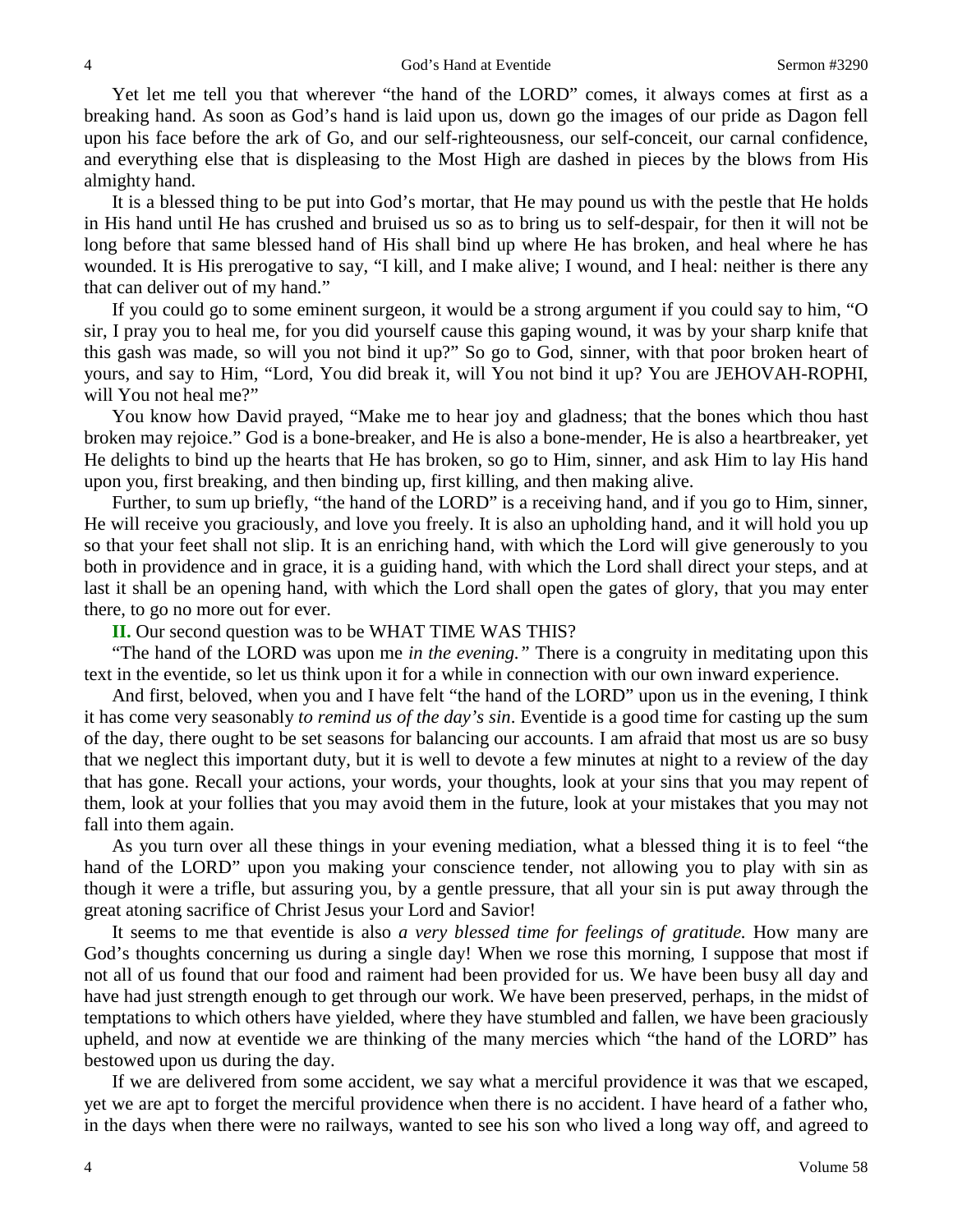meet him at a place half way between their two houses. Each had to ride about fifty miles, and when they met, the son said to his father, "I have had a very special providence, for my horse stumbled three times, yet it did not fall." "Well," said the father, "I also have had a very special providence, for my horse did not stumble once all the way." This was quite as notable a providence as the son had experienced, but it is one that is often left unnoticed.

Our mercies which pass unobserved are probably ten times as numerous as those which we perceive. It is well, therefore, at least at the close of every day, to look back upon all the mercy that has been vouchsafed to us during the day, and to realize that "the hand of the LORD" is still upon us in the evening, shielding us from all harm, guiding us in His own good way, and providing most graciously for all our needs.

Eventide is also *a special reminder of the eventide of life*. We sometimes say that we**—**

#### *"Long for evening to undress, That we may rest with God,"—*

and to a Christian, dying is very much like going to bed. Being buried is just having our clothes put away while we are asleep in Jesus. Therefore, as eventide is a reminder and type of dying, it is specially appropriate for us then to feel "the hand of the LORD" upon us, and to realize that He has brought us there, to the margin of the river, and that He says to us, "You will have to cross that river some day, so dip your foot in it now, and try to get used to dying."

Paul wrote to the Corinthians, "I die daily," He was rehearsing his part every day, so that when the time came for him to actually die, he was fully prepared, and was not taken unawares. It would be well if we could hear one say, "As I stood by my bedside, and took off my clothes, I felt that if I were now called to put off my body, which is the clothing of my soul, I could do it with as much complacency as I removed my garments, and when I laid my head upon my pillow, and closed my eyes, I felt as easy in the thought of that being my last sleep as I have felt when simply going to my bed." If this is how we are able to talk, we may confidently say, "The hand of the LORD lay upon me in the evening."

I like too, the thought of this manifestation of God in the evening because *the evening is usually the quiet time that is specially suited to meditation*. The morning is the time for action, the day is the time for work, but the evening is the time for mediation. It is well if we then have the inclination as well as the opportunity for communing with God, though I am afraid that our hearts are not always ready for this high privilege even when the season is peculiarly favorable for it. May you, dear friends, feel "the hand of the LORD" upon you every evening, and may you feel it very specially this evening!

We are in the midst of a most gracious work in this congregation, we began with earnest prayer, and we are now receiving the blessing that we have asked at the Lord's hands. During the past week we have had a most blessed fulfillment of that promise, "While they are yet speaking, I will hear." While we have been asking the Lord to bless, He has been blessing, and tonight we want again to feel "the hand of the LORD" upon us.

When the preacher feels the Lord's hand on him, there is no lack of power or energy in his sermons, when the deacons and elders feel it, there is no lack of attention to the duties of their important offices, when the church members feel it, there are no dull, lifeless prayer meetings, and when any individual Christians feels it, his heart is made to burn within him while his Master talks with him by the way. May it be so with every one of us!

**III.** Our third question was to be, WHAT TEACHING IS THERE FOR US IN THIS INCIDENT?

The text seems to me to teach us, first, *to look above man*. Ezekiel says, "The hand of the LORD was upon me"—not the hand of the king, nor the hand of the priest, but "the hand of the LORD." The first question with many persons, when the service is over, very often is, "Well, how did you like the minister." But really, dear friends, that is a very unimportant question, the vital matter is—Did you see Jesus as the preacher sought to lift Him up before you? Was "the hand of the LORD" upon you, pressing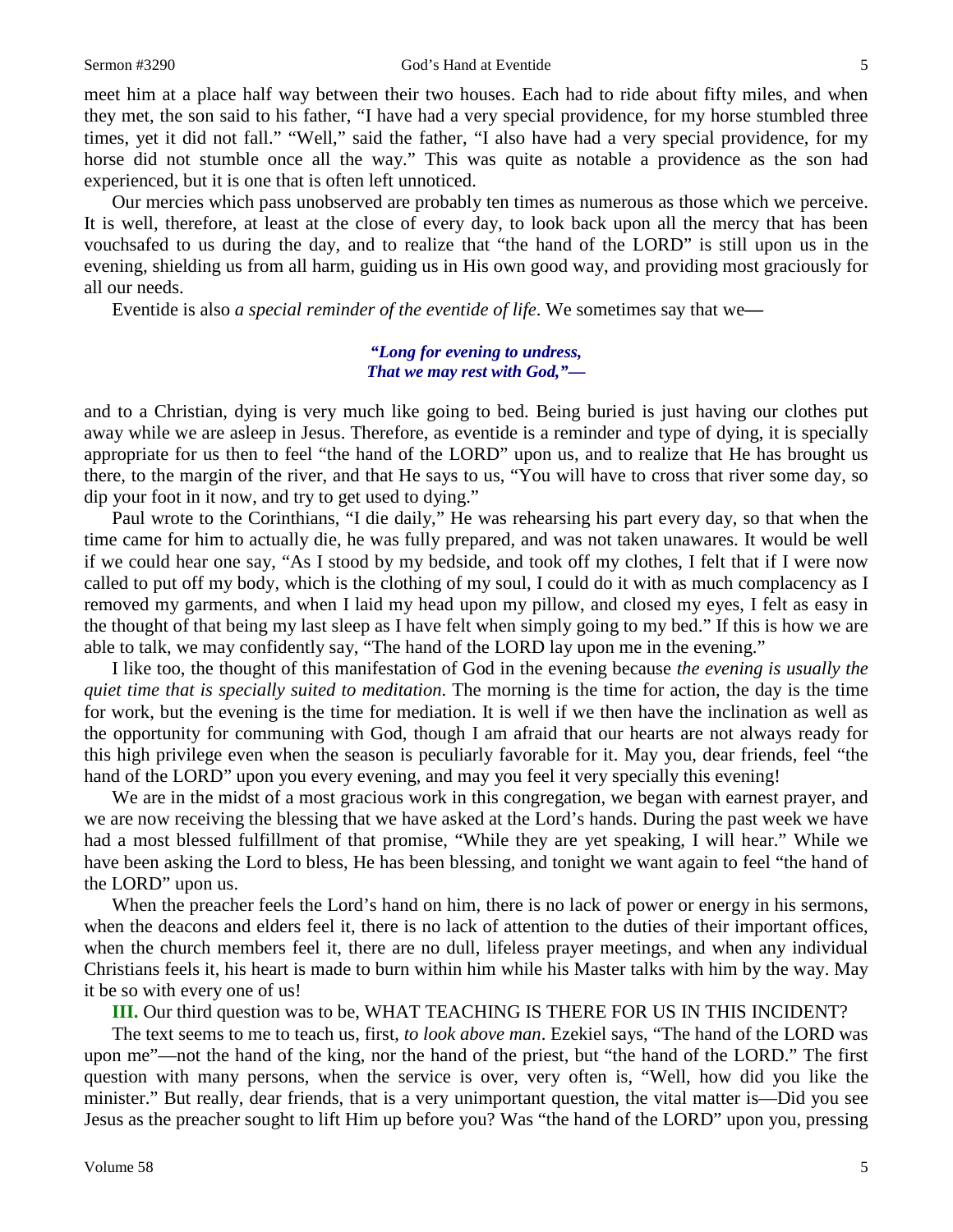you down to the ground under the weight of your many sins, and then setting you gloriously at liberty by casting all your sins behind His back into the depths of the sea to be remembered against you no more forever? That is the chief business of our coming together in these great assemblies, that we may be brought into real, close, personal contact with God, and see His power and His glory in the sanctuary.

As for the preacher, he is of no more account than the lad with the five barley loaves and two small fishes, but if the Master will add His blessing, the multitudes shall be fed spiritually even as the thousands were then fed literally, and He shall have all the glory. I pray you, dear friends, never to be content with a sermon unless it brings you into yet closer fellowship with the Lord Jesus Christ, and lifts your eyes above man unto Him to whom you are bidden to look.

Then, as you are to look above other men, much more are you to *look above yourselves*. In one sense, it is hard work to keep a Christian's eyes looking up, but in another sense, it is equally difficult to keep them looking down. You may rake over the dunghills of your own corruption to try to find something good, but you will only find what Paul calls dung, but if you look up to the Most High, you will not search in vain for treasures that will endure forever. If you will persist in looking within, look there till you are tired, and then do not look any longer.

One look at Jesus Christ will remunerate you far better than twenty looks at yourself. No doubt there are certain marks and evidences of the Christian life for which it is quite right to look, yet it is better to look at the marks of the Savior's wounds, and to see the evidences of God's love manifested in the person and work of His well-beloved Son. It is much more profitable to look at the Creator than at the creature. If you must bring self in at all, let it only be as Ezekiel did when he said, "The hand of the LORD was upon me in the evening."

This text should also encourage us to *remember previous divine visitations*. I suppose Ezekiel had often felt the hand of the Lord upon him, but this time he recorded it. David called to remembrance former manifestations of God's mercy when he wrote, "O my God, my soul is cast down within me: therefore will I remember thee from the land of Jordan, and of the Hermonites, from the hill Mizar."

Sailors keep a logbook in which they enter the principal incidents of the voyage, and Christian, you ought to keep a log of your voyage to heaven, and you should specially record the visitations of God to your soul. There may come times when you will not have these visits, and then, if you turn to your diary, you will be able to call to remembrance the joyous seasons of the past, and it will be a great comfort to you to recollect the experiences you passed through on Mizar's hill and Hermon's mount.

There are certain occasions that some of us can never forget, and in our dark hours we think of them and say, "Lord, by all that we have felt in the past we are assured that You will not let us go, but that You will hold us fast to the end."

And to close, I think that this should encourage us *in our darkening hours to expect the light of God's presence*. It was the evening, the sun was going down, but the Sun of righteousness was still shining upon Ezekiel, the stars began to sparkle in the heavens, but the promises of God were brighter still. The night was coming on, but the prophet did not dread it, for although he could not see his Lord's face, he could feel his Lord's hand upon him.

It is one of the enjoyments of faith to walk with God in the dark. It is not the enjoyment of sight because it comes in the evening, when strength is declining, and life itself is dying out. Ah! that eventide will soon come to every one of us when we shall have to bid farewell to the fond pursuits of the day, that "night" of which our Savior said that then "no man can work," and when that night comes on, and we begin to feel its chilly dews settling upon our dying brows, when the hoar-frost of death shall be upon every limb, how blessed it shall be to have a bright and glowing lamp within our soul which will owe none of its brilliance to sun or moon, but to the Lord God who gives us the light that shall last forever.

"At evening time it shall be light." In some parts of the world there is no twilight, as soon as the sun sets, night follows immediately, but here in England our long evenings are a great delight, and certainly so also is the long evening of a well spent life, when you have to a great extent finished with the toil and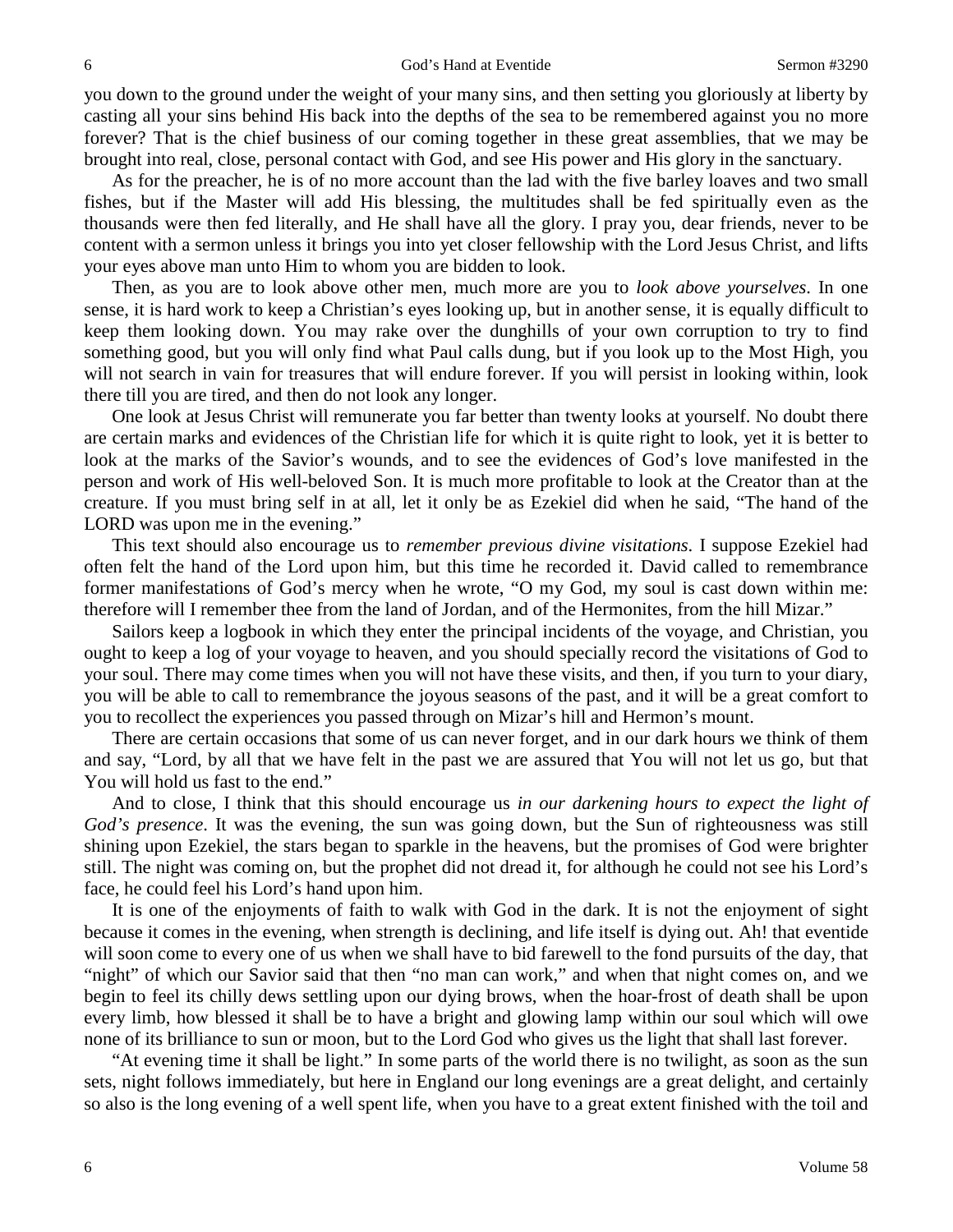#### Sermon #3290 God's Hand at Eventide 7

turmoil of earthly service, and your soul has a blessed season of resting, as Bunyan's pilgrims had in the land Beulah, until the summons came for them to cross the river, and go into the presence of the King.

It will be a blessed thing to feel the hand of the LORD upon us in that evening, and whether it be long or short, all will be well with all who are trusting in the Lord Jesus Christ. Even though we have to pass through the valley of the shadow of death, we will fear no evil, for He will be with us, His rod and His staff shall comfort us, and when we get to heaven, we will tell the angels that "the hand of the LORD" was upon us in the morning of our days when we gave our young hearts to the Lord, that His hand was upon us in the noontide of middle life while we were toiling for Him with all our might, that His hand was upon us in the afternoon helping us still to gather the precious grain into His garner, and that His hand was upon us, as it was upon Ezekiel, in the evening.

As the Lord God walked in the garden of Eden in the cool of the day, so will He be with us in the eventide of our lives, and though we must go to bed, and sleep in the tomb, we shall awake in His likeness, and then shall we be satisfied, and His hand shall still be upon us in the morning—that morning which shall be to us without mourning, that day which shall never have a night, that blessedness which shall last forever. God grant that this may be the portion of each one of us, for His dear Son's sake! Amen.

### **EXPOSITION BY C. H. SPURGEON**

#### *PSALM 92*

### **Verse 1.** *It is a good thing to give thanks unto the LORD, and to sing praises unto thy name, O most High:*

It is good in itself. It is good for those who hear it, but it is specially good for our own hearts to give thanks unto the Lord, and to sing praises unto the name of the Most High. Sometimes, when we are very heavy in spirit, if we would take care not to defraud the Lord of the revenue of praise that is due unto Him, we should find that the readiest way to bring comfort to ourselves is to sing praises unto His holy name.

Brother and sisters in Christ, it is not very notable work to praise God when all things go well with us, it is far grander work to praise Him when everything seems to be against us. It is because the nightingale does sing by night that she has such excellence among the birds, and if you and I can praise God in the dark, then we shall find that it is a good thing for ourselves to give thanks to the Lord, and to sing praises unto the name of the Most High.

**2.** *To shew forth thy lovingkindness in the morning, and thy faithfulness every night* [See sermon #1138, Morning and Evening Songs],

Begin the day by setting forth the Lord's lovingkindness. It was His lovingkindness that watched over you when you lay unconscious and defenseless, and could not therefore protect yourself, it was His lovingkindness that drew aside the curtain of the night, that touched your eyelids, and awoke you out of that sleep which was the image of death, and bade you look out upon the rising sun. Therefore take the key of the morning to open the day, and let it be the golden key of praise, show forth the Lord's lovingkindness in the morning.

And when night comes again, let us then sing of God's faithfulness. We have experienced it through another day, let us praise Him for it. Now we see how He has borne with us, pardoned us, preserved us, supplied our needs, and continued to educate us throughout another day, let us therefore praise and bless His holy name, and so close the day, and commit ourselves to sleep again under His divine protection.

**3.** *Upon an instrument of ten strings, and upon the psaltery; upon the harp with a solemn sound.*

Under the old dispensation, instrumental music seemed more congruous than it does now with the spiritual worship into which we have been introduced. If we must ever have instrumental music in our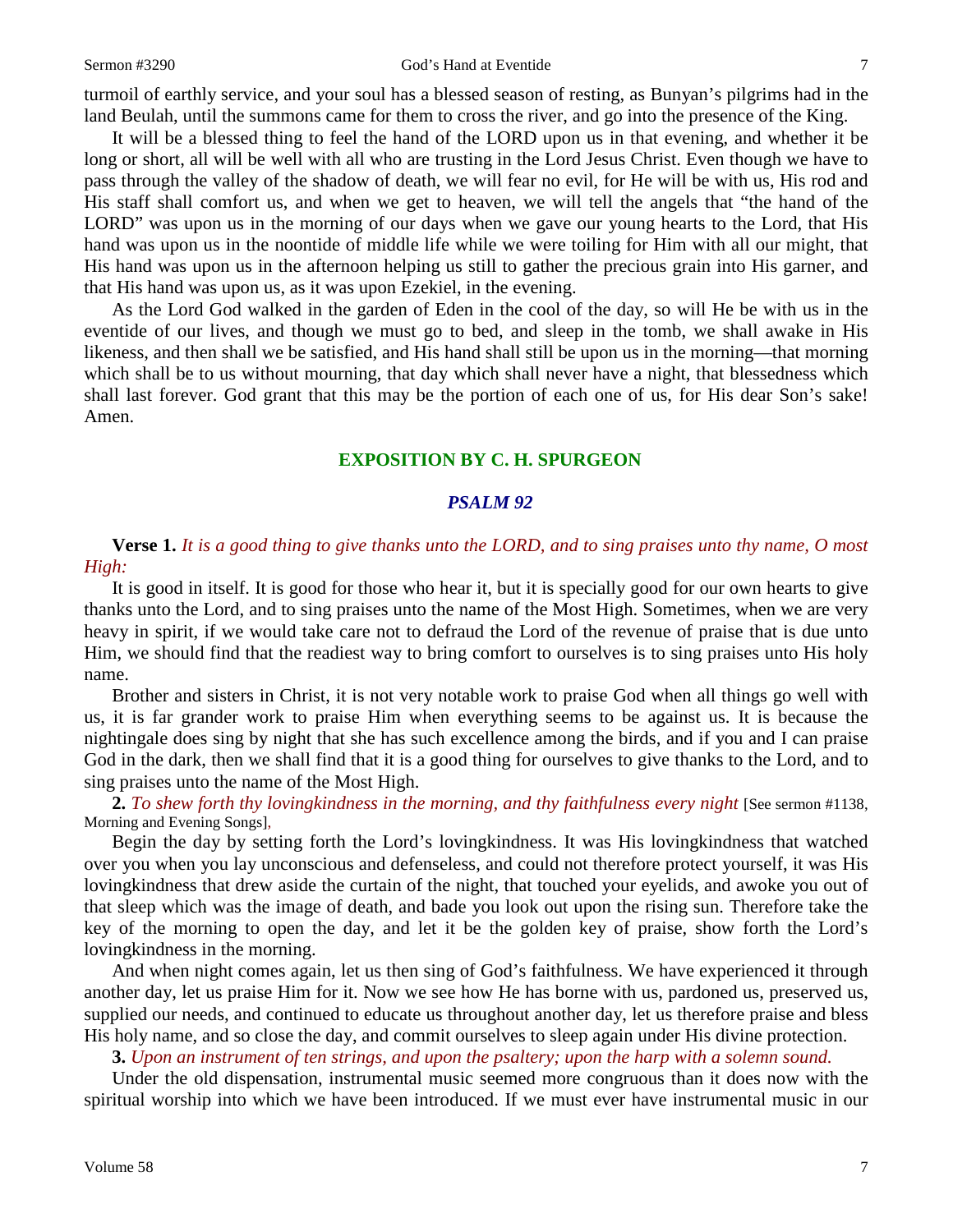worship, let it be the same—the very same as David had, and then I for one, though I should still think it was going back to the old dispensation long since superseded, would put up with it.

I could never get much further than that, I think, for what instrument is there that is equal to the human voice, what music can be compared with it? All other sound is but the poor attempt of man to rival the creation of his God, but the human voice is full of charming melodies and harmonies, and if it is controlled by a true heart, there is nothing like it even to our ears, while it seems to me that it must be far more acceptable to God than the product of mere mechanism.

**4.** *For thou, LORD, hast made me glad through thy work: I will triumph in the works of thy hands.*

There is a blessed verse to come from the heart and mind of a happy man who is praising God, and who looks on all the works of the Lord, in creation, providence, and redemption, and makes them all the subject of his joyous song.

## **5.** *O LORD, how great are thy works! and thy thoughts are very deep.*

There is little that we know of the thoughts of God except as we gather them from His works or learn them from His Word, "for what man knoweth the things of a man, save the spirit of man which is in him? Even so the things of God knoweth no man, but the Spirit of God." It is by divine revelation that we must know the thoughts of God, and the more we know of them, the more shall we realize that they are very deep.

#### **6.** *A brutish man knoweth not; neither doth a fool understand this.*

He looks at nature, and as he sees its varied operations, he observes certain eternal laws as he calls them, but he does not see the power at the back of those laws which makes the laws potent for the government of the world. Nay, he lives and walks where God has displayed His power to the full, yet he fails to see Him. It would be a strange proceeding for anyone to go into an artist's house, and look at his pictures and his sculpture, and yet never to think of him, but this is what the brutish man does with regard to the works of God, and with regard to God Himself.

**7.** *When the wicked spring as the grass,*—

Numerous, fresh, vigorous—

**7.** *And when all the workers of iniquity do flourish; it is that they shall be destroyed for ever.*

That is the end to which they will surely come, no matter how much they boast, nor how they grow and flourish till they seem, like the grass in the meadow, to cover everything, so that you can go nowhere without seeing them. Yet "they shall be destroyed for ever."

**8.** *But thou, LORD, art most high for evermore.*

The psalmist began by calling the Lord most high, and now he says that He is "most high for evermore." Yes, this is our joy that God never passes away, He abides forever. Myriads of the ungodly have come and gone, empires of wickedness have risen to great power, and in due time have passed away like dreams, but we can still say, with the psalmist, "Thou, LORD, art most high for evermore."

**9-10.** *For, lo, thine enemies, O LORD, for, lo, thine enemies shall perish; all the workers of iniquity shall be scattered. But my horn shalt thou exalt like the horn of an unicorn: I shall be anointed with fresh oil* [See sermon #1649, Freshness].

The believer, though he is very weak in his own consciousness, and utterly insignificant in his own esteem, shall receive fresh power from God, and when the wicked melt away, he shall grow stronger and stronger.

**11.** *Mine eyes also shall see my desire on mine enemies, and mine ears shall hear my desire of the wicked that rise up against me.*

The translators put in the words, *my desire,* in both cases they are printed in italics to show that they are not in the original. No doubt the psalmist means that his eye should see the end of his enemies, and his ears should hear of their total overthrow.

**12.** *The righteous shall flourish like the palm tree: he shall grow like a cedar in Lebanon.*

The palm tree flourishes amidst the desert sunshine, growing straight upright towards heaven without a branch that deviates to the right or the left, and bearing its great masses of fruit as near heaven